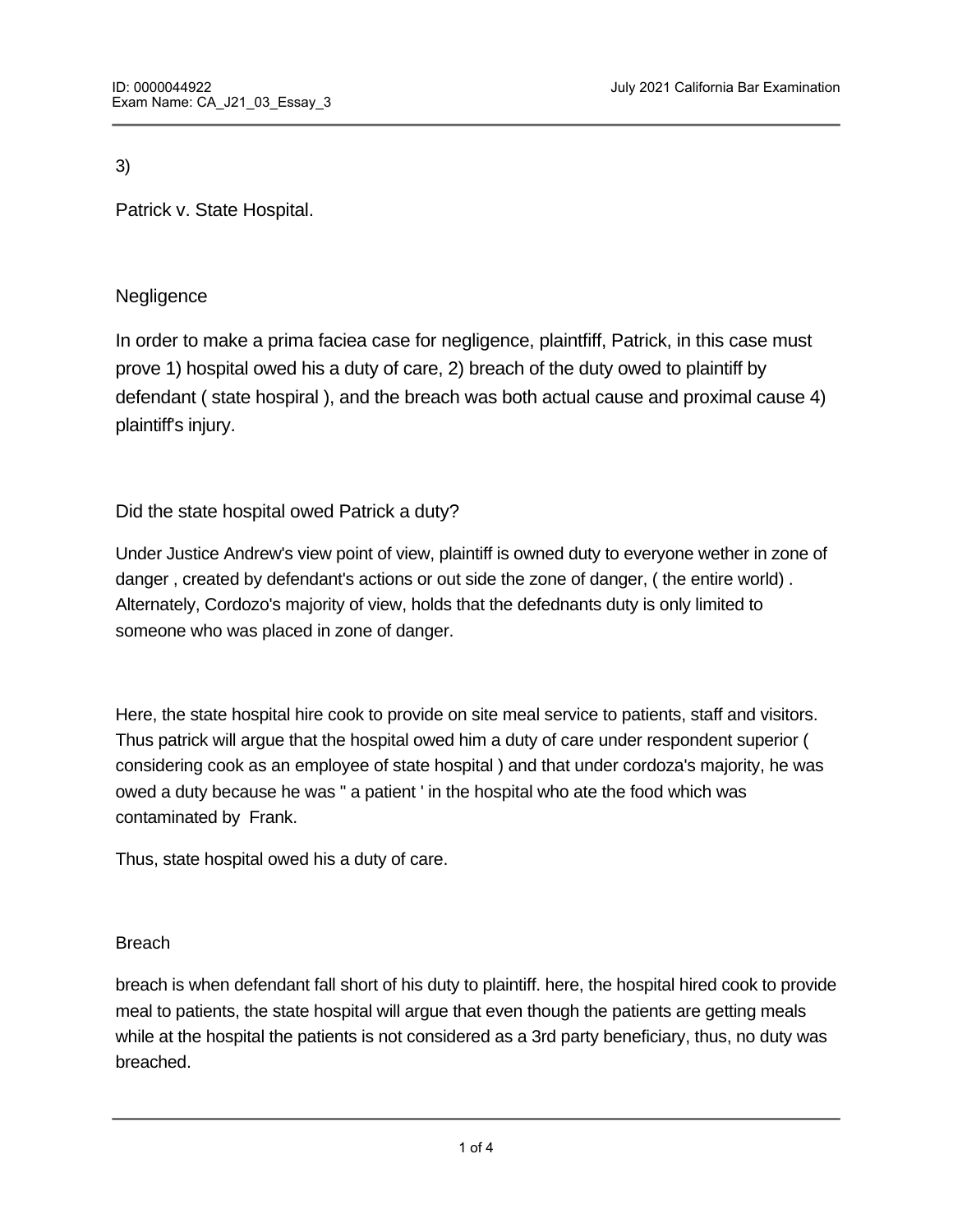However, the Patrick will argue that hospital owed him a duty of care and it was breached which Cook failed to comply with health code and thus negligecne per se is established ( the facts also indicate this since " Cook was found negligent for failing for comply with the state health code.

Negligence per se

Moreover, Patrick will persuasively argue that he was a type of individual that the health code was to protect since the intent of the statue was to "preventing contamination or tampering" thus its likely that he was a protected class under the statute, from type harm including tampering with food ( Franks intentional act ), eventhough independant and unforseeable intervening act.

Thus, patrcik will establish was cooks' failure and breach od duty of care under negligence per se or general duty of care , would ultimately resulted in his injury.

This element is met.

#### Actual cause

But for defendant's action, the injury would not have occured.

Here, the patrick will argue that had cook and his staff remained in the kitchen at all time, per the requirment of the the state health code, Frank would not be able to come to kitchen to tamper with the food by adding peanut to the mashed potatoes because cook or his staff would have prevented his tampering with the food. however, due to the fact that everyone went to restroom, frank did what he did.

Actual cause is met.

Proximal cause

Proximal cause deals with forseeability of the and intervening actions that happened before plaintiff's injuries. If defendant prove that the proximal cause was not met, because an act/incident/intervention broke the chane of causation, she would be releived from negligence.

Generally, ordinary negligence does not breack the chain of causaion. However, unforseeabe independant intervening act will.

Here, the hospital will argue that Frank's act of coming to the kitchen without permission and adding peanuts to the food was an intentional act and thus intentional act of the 3rd party is always unforeseeable.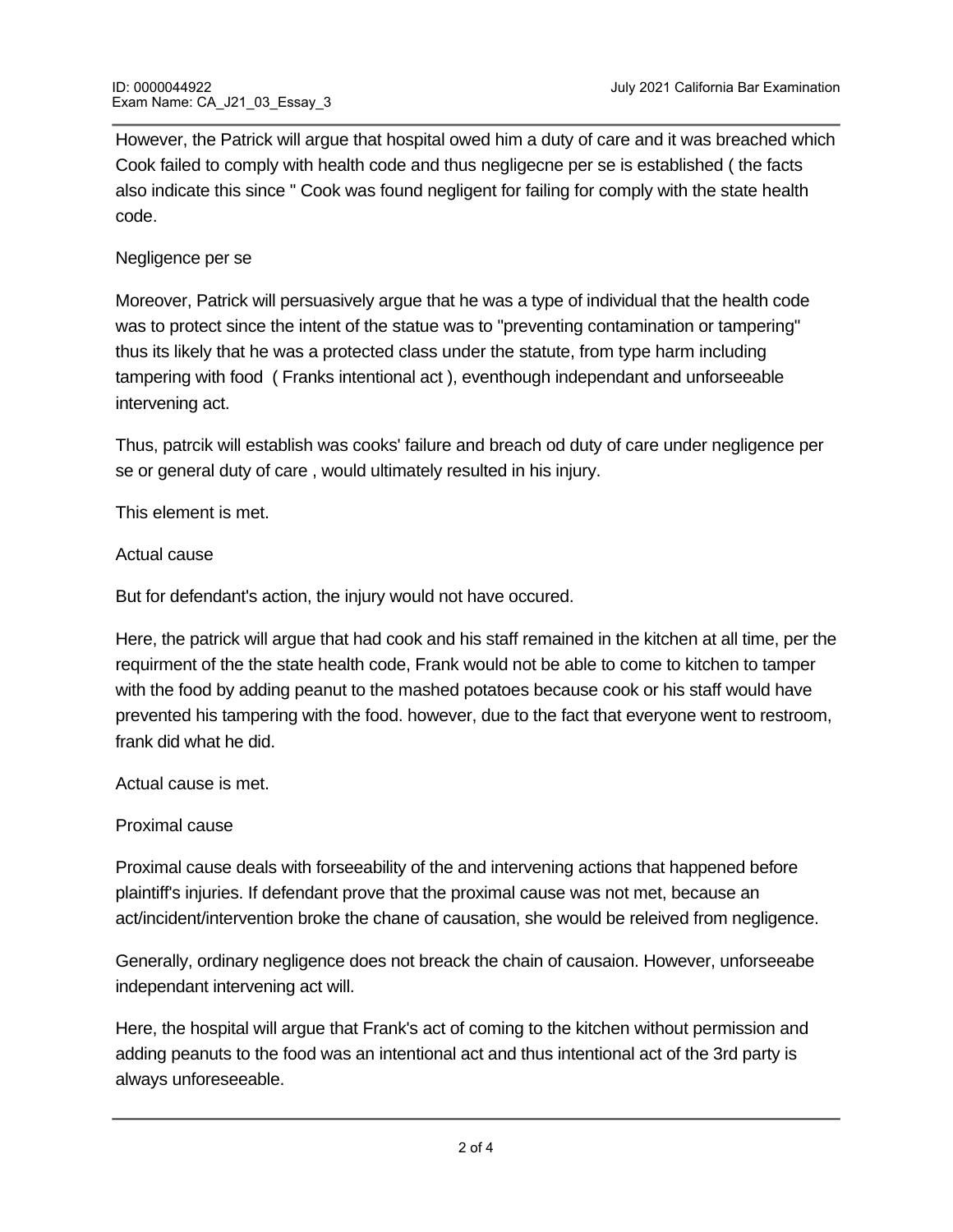Patrick will argue while this is true that intentional act of 3rd party may in fact break the chain of causation ( proximate cause ) however, if defendant had created a situation where it was likely for the intervention to occur, the chain of causation should not break as defendant was able to prevent it because he was put on notice about it. The facts tell us that Cook recieved threatening messages to carry fo a massive attack and cook and hospital created the situation of not address it or to further investigage this emails.

here, its likely that the court agree with hospital becasue a massive attack was not clear enough to put cook or hospital on notice that frank was to tamper with food and because this was an intentioanl act of 3rd party( frank's adding peanuts), the chain of causation is broken.

This element is not met.

## Damages

Plaintiff must show damages. this can be either property damages or physical damages such as illness or injueies. Here, this element is met becasue Patrick who had a serious allergy, ate it and suffered sever injuries.

this element is met.

Conclusion: since proximal casue is missing, the hospital would not be held liable for cook's neglignce.

2) Yes.Generally, one does not have any duty to act/ protect to another. However, if there is a contractual agreement between parties, or if they are related to each other ( parent and children ) the duty is imposed and failure to act, would result in liability.

Here, while this is trust that frank was in hospital as a patient it can be argued that hospital owed him a duty to protect his agains forseeable action of another. However, the hospital in this case was never put not notice about the email/messages. Had they have been put on notice, the hospital owed him a duty to protect him as he was still a patinet in the hospital.

However, as discussed above, since the threatening message was not clear, it was not reasonble for hospital to protect all pateints in the hospiral.